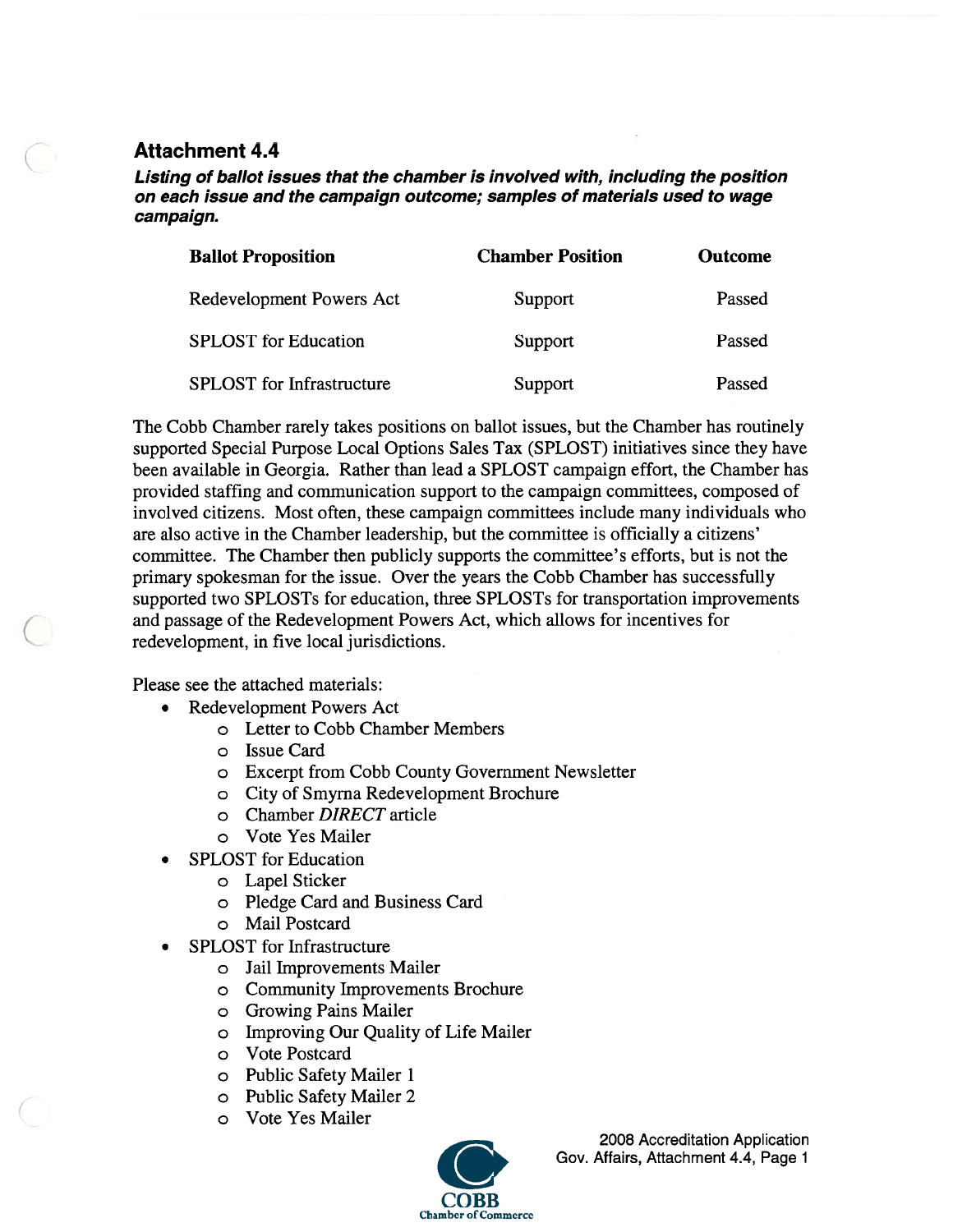- <sup>o</sup> Excerpt from Cobb County Government Newsletter
- <sup>o</sup> Stuck in Traffic Mailer
- <sup>o</sup> 2005 Community Improvement Projects Booklet



 $\frac{1}{2}$ 

2008 Accreditation Application Gov. Affairs, Attachment 4.4, Page 2

 $\widetilde{\mathcal{L}}$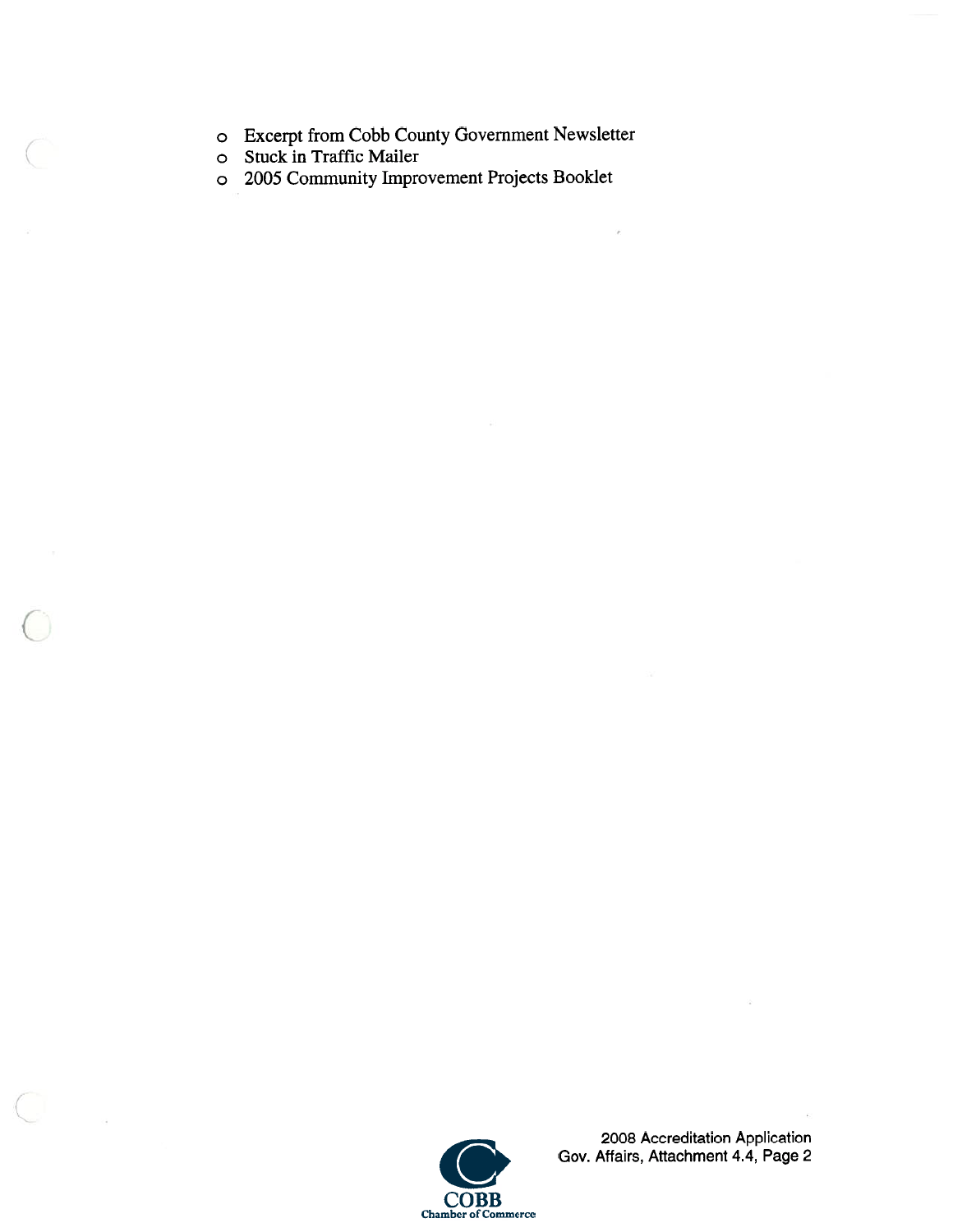

October 15, 2002

Dear Cobb Chamber Member:

Georgia's November 5 General Election will decide many of the state's important issues. Locally, an important redevelopment referendum known as the "Redevelopment Powers Law" will be on the ballot.

This referendum will give our local officials the power to redevelop those areas of our community that have declined. Our abandoned shopping centers, deteriorating residential areas and aging apartment complexes can be brought back to life as we move forward and build toward the future.

Voters in Acworth, Kennesaw, Marietta, Smyma and Cobb County can each approve the. redevelopment referendum, which is not mutually exclusive. For example, if one area does not pass the referendum, the other areas can pass it and reap the benefits.

Passage will help Cobb County and local city governments work together with property owners to improve blighted areas of Cobb without placing <sup>a</sup> financial burden on taxpayers or local government. It will further help strengthen overall community investment and quality of life for all Cobb County citizens.

The approval of the referendum will be critical to Cobb County and its cities if they are to successfully address redevelopment issues. Many states and cities utilize this tool in their redevelopment efforts, and it is imperative that we also take advantage ofthis resource. But in order to take advantage of this great opportunity, we must vote yes on the redevelopment referendum on November 5.

Let's all work together and vote yes for redevelopment.

Sincerely,

Robert Moultrie Chairman

Be Here. Achieve More.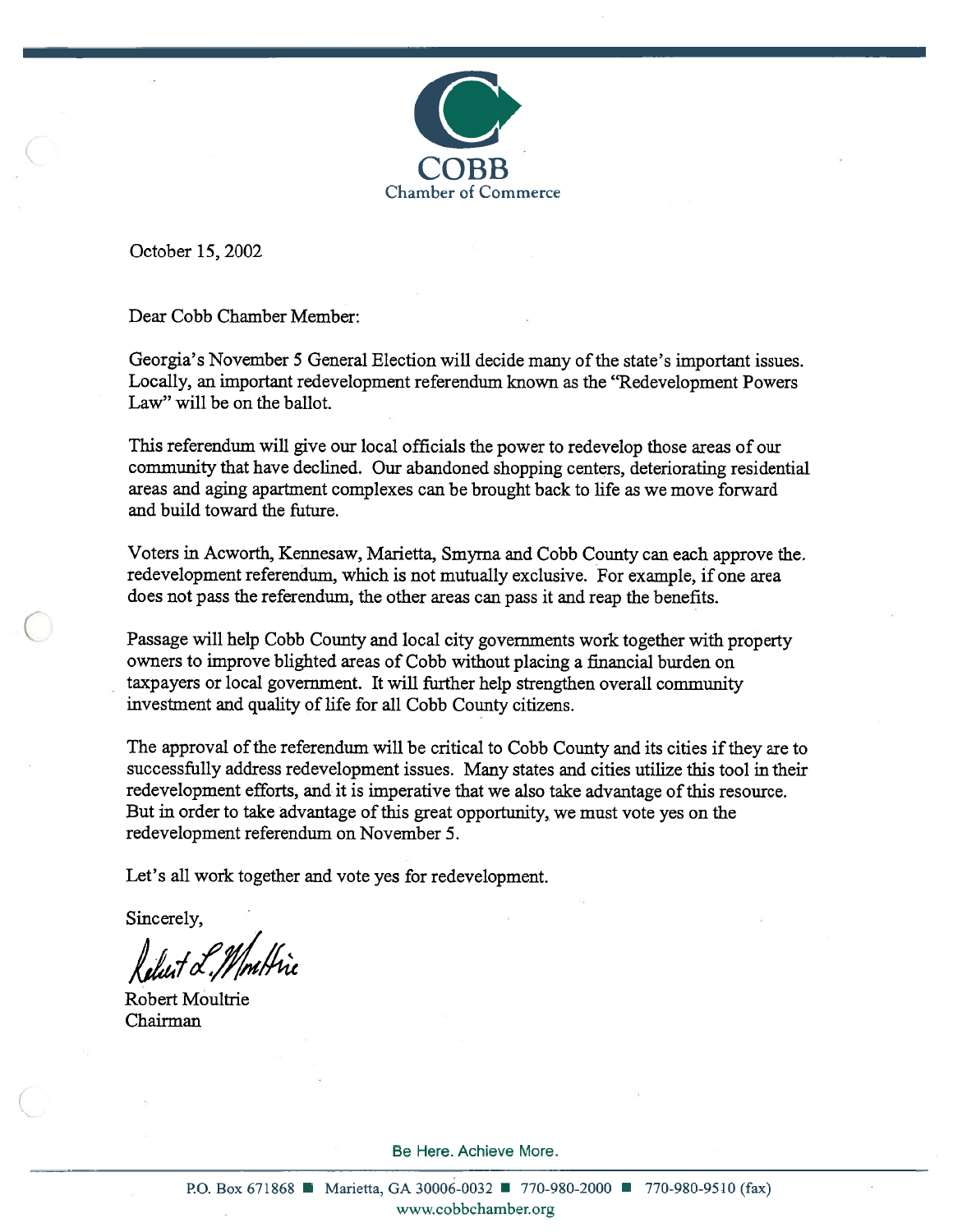## Issues at <sup>a</sup> glance

Q. How will the Redevelopment Powers Law affect me? If you do not reside or own property or <sup>a</sup> business In an area designated for redevelopment, there would be no impact.

#### Q. How will redevelopment programs be Initiated If the referendum Is approved?

Cobb County will work with homeowners, business and property owners, civic groups, elected officials and other organizations to identify those areas where rede velopment activities are most appropriate. Once these areas have been identified, <sup>a</sup> redevelopment plan for each of these areas will be outlined.

These redevelopment plans will specify the proposed land uses; descriptions of redevelopment projects; analysis of the cost of the proposed redevelopment; and fi nancing sources. It will then be presented to the Board ofCommissioners for adoption and become the basis for funding future redevelopment projects.

#### Q. Will <sup>I</sup> have to pay more taxes?

No. The use of Redevelopment Powers does not in volve an additional tax on the property owner within the designated redevelopment area, excep<sup>t</sup> to the extent Improvements to their properties increase the assessed value.

In fact, these redevelopment powers will not affect property owners outside the designated redevelopment areas at all.

#### Q. What are the priorifies for the development of the program?

To encourage the revitalization of vacant or underutilized commercial areas by providing the county with the necessary planning mechanisms and financing tools to address problems that may be adversely affect ing surrounding neighborhoods.

#### Q. Is there <sup>a</sup> list of projects that have been developed?

There is no list of specific projects available at this time. However, an Inventory of Redevelopment Sites was completed by the County and adopted by the Board of Commissioners in Dec. 2000. This inventory would likely be the starting point for determining which areas would be considered for redevelopment.

<sup>A</sup> complete list of the Inventory is available at the Of fice of Economic Development. Please call (770) 528-2607.

#### Q. How long will the program(s) last?

An area designated for redevelopment can typically have <sup>a</sup> life span of 25 to 30 years.

However, the life span of these redevelopment areas can be terminated by resolution of the County Commis sion provided all redevelopment costs are paid.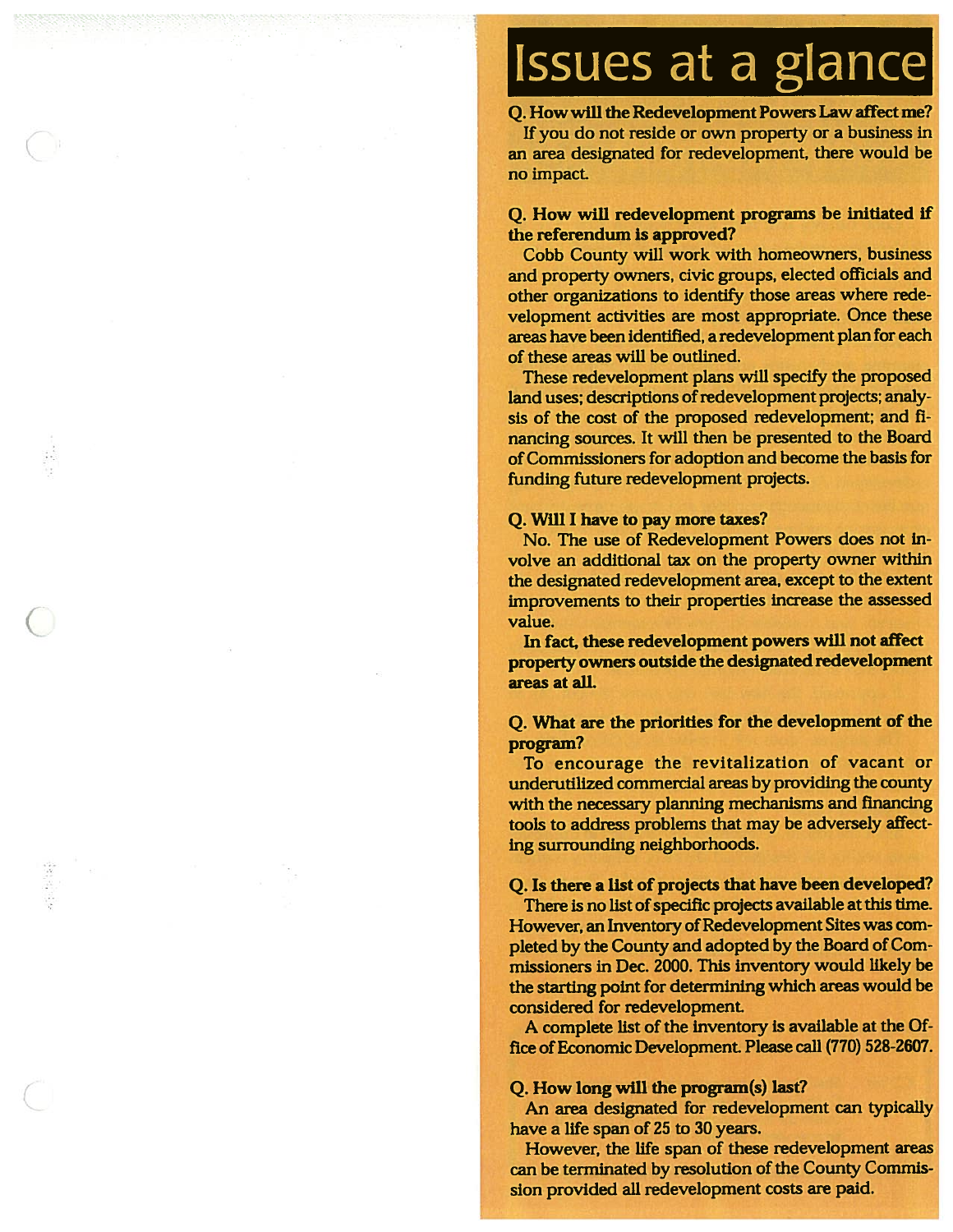## OBB COUNTY.

## October 2002

### w w w . c o b b c o u n t y . o r

## Co • b County voters to decide on redevelopment

Cobb County will hold <sup>a</sup> referendum Nov. 5 to let Cobb voters approve or reject an act of General Assembly which would authorize the county to exercise certain "redevelopment powers" as set forth in the State's Redevelopment Powers Law.

Approval would provide Cobb County with new planning mecha nisms and financing to promote more redevelopment opportunities in the appropriate areas of our community.

Recent figures from the Cobb County Planning Division indicate that as much as 85-90 percen<sup>t</sup> of the county is developed. At the same time the county has <sup>a</sup> growing number of commercial corridor and shopping center sites experiencing decline because of the loss of <sup>a</sup> major anchor tenant.

Cobb County's population has increased and is expected to grow. The combination of <sup>a</sup> declining supply of vacant land available for new development and continued population and employment growth reçuires <sup>a</sup> close look at its redevelopment practices.

If approved, the new law will allow the county to create Tax Alloca tron Districts (TAD) in select areas.

The program does not involve an additional tax on property own ers within <sup>a</sup> Tax Allocation District, excep<sup>t</sup> to the extent improvements to their properties increase the assessed value.

Since the resulting revenues are devoted to improvements within the designated districts, property owners in those areas will receive <sup>a</sup> direct benefit. The method known as tax increment financing (TIF) is available in communities in almost every state and served as motiva tion for owners to refurbish and update their properties.

#### The ballot question will read:

 $\supset$  Yes Shall the Act be approved which authorizes Cobb County to exercise redevelopment powers under the Redevelopment Powers Law as it may be amended from time to time?

No

### Help us help you

Cobb County Government is here to serve you and we want your opinion. Please tell us how to better serve you. Fill out <sup>a</sup> customer service card at any of our government service centers or libraries. For convenience, you can also fill out the form online at obbcounty.org/feedback/feedback\_form.htm

With your ideas, we can improve our services more than ever.

## Issues at <sup>a</sup> glance

Q. How will the Redevelopment Powers Law affect me?

If you do not reside or own property or <sup>a</sup> business in an area designated for redevelopment, there would be no impact.

#### Q. How will redevelopment programs be initiated if the referendum is approved?

Cobb County will work with homeowners, business and prop erty owners, civic groups, elected officials and other organiza tions to identify those areas where redevelopment activities are most appropriate. Once these areas have been identified, <sup>a</sup> re development plan for each of these areas will be outlined.

These redevelopment plans will specify the proposed land uses; descriptions of redevelopment projects; analysis of the cost of the proposed redevelopment; and financing sources. It will then be presented to the Board of Commissioners for adop tion and become the basis for funding future redevelopment projects.

#### Q. Will <sup>I</sup> have to pay more taxes?

No. The use of Redevelopment Powers does not involve an additional tax on the property owner within the designated redevelopment area, excep<sup>t</sup> to the extent improvements to their properties increase the assessed value.

In fact, these redevelopment powers will not affect property owners outside the designated redevelopment areas at all.

#### Q. What are the priorities for the development of the program?

To encourage the revitalization of vacant or underutilized commercial areas by providing the county with the necessary planning mechanisms and financing tools to address problems that may be adversely affecting surrounding neighborhoods.

#### Q. Is there <sup>a</sup> list of projects that have been developed?

There is no list of specific projects available at this time. How ever, an Inventory of Redevelopment Sites was completed by the County and adopted by the Board of Commissioners in Dec. 2000. This inventory would likely be the starting point for determining which areas would be considered for redevelop ment.

A complete list of the inventory is available at the Office of Economic Development. Please call (770) 528-2607.

#### Q. How long will the program(s) last?

An area designated for redevelopment can typically have <sup>a</sup> life span of 25 to 30 years.

However, the life span of these redevelopment areas can be terminated by resolution of the County Commission provided all redevelopment costs are paid.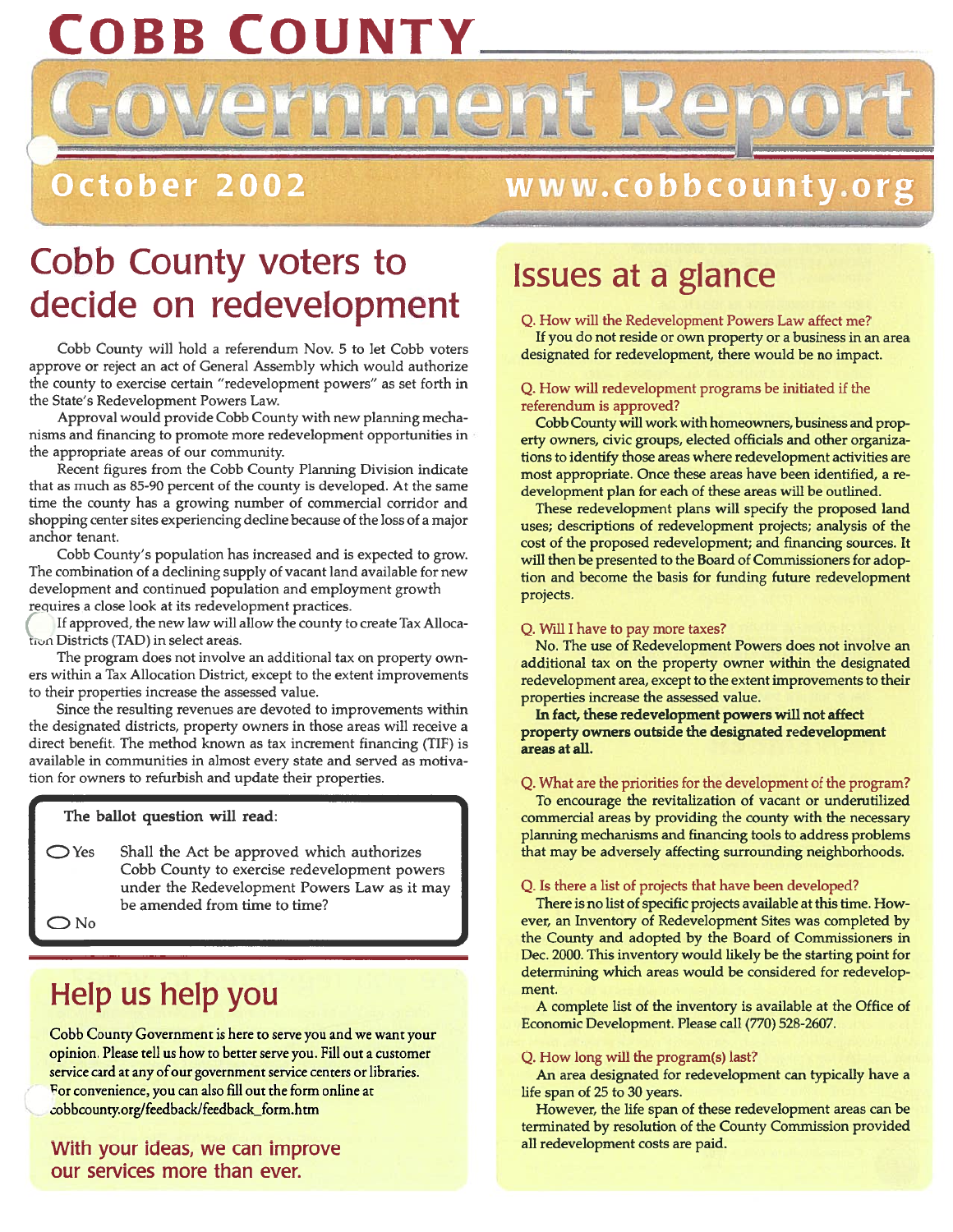

# On election day this On election day this November 5th,

set forth in the State's Redevelopment in the state's Redevelopment in the intervention of the state in the state of the state of the state of the state of the state of the state of the state of the state of the state of t authorize the City of Smyrna to exercise authorize the City of Smyrna to exercise opportunity to approve or reject an act set forth in the State's Redevelopment City of Smyrna voters will be given an opportunity to approve or reject an act of the General Assembly which would City of Smyrna voters will be given an of the General Assembly which would certain "redevelopment powers" as certain "redevelopment powers" as in "redevelonment nowers"<br>'' Powers Law.

opportunities in our community. A similar opportunities in our community. A similar voters the opportunity to authorize Cobb voters the opportunity to authorize Cobb item on the countywide ballot will give County to exercise the same powers in Approval of this ballot measure would item on the countywide ballot will give County to exercise the same powers in Approval of this ballot measure would tools to promote more redevelopment provide the City with significant new tools to promote more redevelopment provide the City with significant new the unincorporated county. the unincorporated county.

For More Information, For More Information, Please Contact: • Please Contact:

City of Smyrna City of Smyrna

2800 King Street 2800 King Street

Smyrna, Georgia 30080 Smyrna, Georgia 30080

770-434-6600 770-434-6600

www.smyrnacity.com www. sm yrn a city. corn

## do **The Market I IN A**



Cobb County and Cobb County and

City of Smyrna City of Smyrna

Redevelopment **Redevelopment** 

Powers

Laws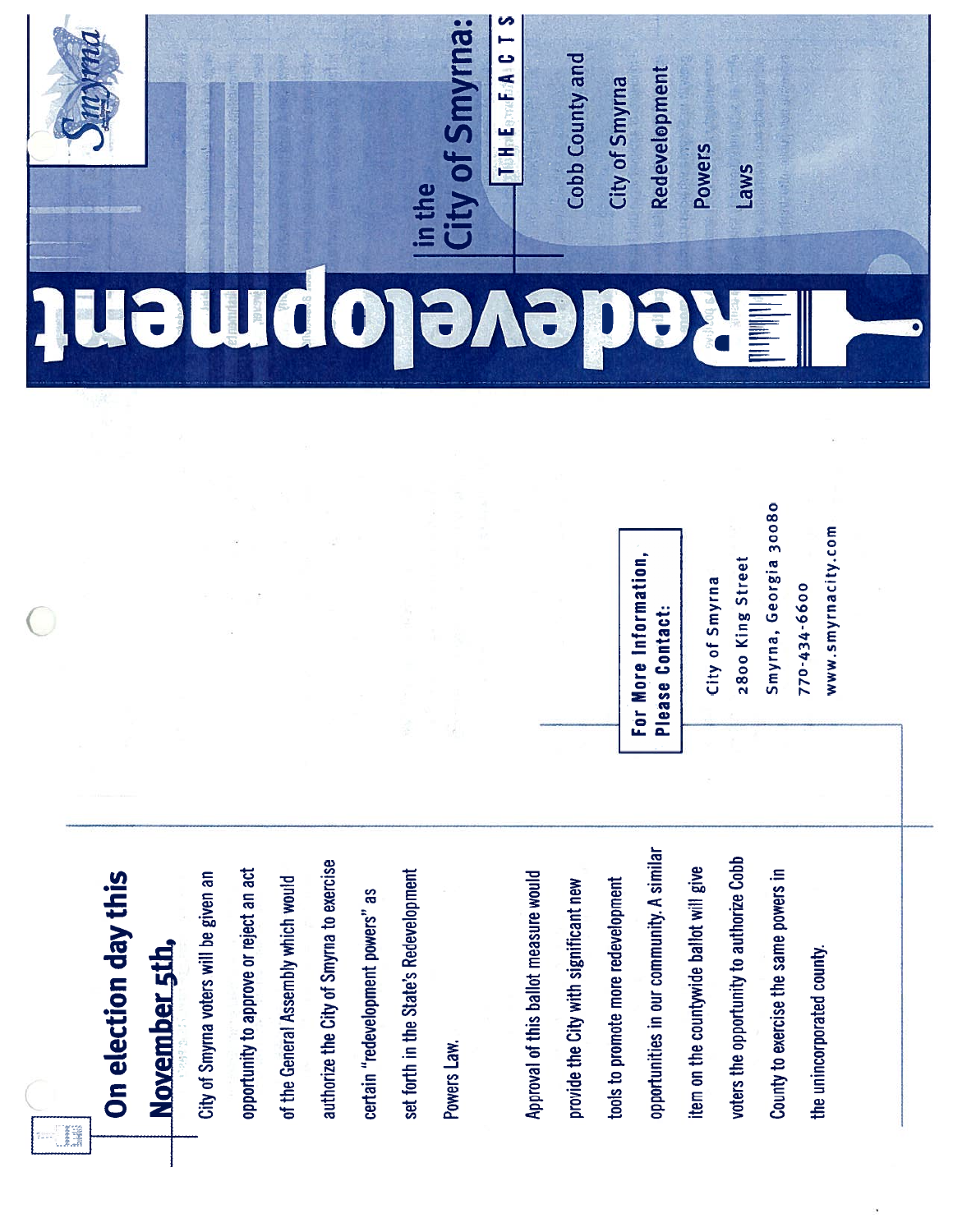## **Chamber offering** seminars on meeting planning, sales

The Cobb Chamber of Commerce is tackling several seminar topics in October aimed at making businesses better.

#### **Energize Your Meetings!**

Learn the tools of conducting a successful meeting at this seminar presented by Glenn Conger of Consensus Consulting Group. The seminar will be from 9 a.m. to Noon on Oct. 10 at the Cobb Chamber of Commerce. Cost is \$40 (\$55 non-members). **Stellar Sales Training** 

Jim Kill of Stellar Sales Training offers this popular seminar on natural selling concepts. The seminar will be from 8:10 a.m. to 4:45 p.m. on Oct. 23 at the Cobb Galleria Centre. Cost is \$199  $($299$  non-members).

To register, call 770-980-2008 ext. 409 or visit www.cobbchamber.org.

## **Visit Chamber's** resource center

The Cobb Chamber of Commerce's Walter Kelly, Jr. Business Resource Center provides data to help business people learn more about the Cobb County business community. It helps business owners better know and serve their markets.

The resource center also is a source of up-to-date information for companies searching for new operation sites or expansion opportunities.

The resource center has acquired world-class database systems to assist those in need of demographic data, business listings and additional economic and community resource information. The center also includes a business real estate inventory and the Tandberg Audio Visual System, which can be used for teleconferencing.

The Business Resource Center accepts appointments between 8 a.m. and 4 p.m., Monday through Friday.

For more information or to schedule an appointment, contact Jennifer Rogers at 770-859-2355 or jrogers@cobbchamber.org.

## **Look for** redevelopment referendum on **November ballot**

Over the years, the Cobb Chamber of Commerce and Cobb County Government have addressed the challenge of redevelopment in our community through seminars and economic forums.

As Cobb becomes a mature community, we must continue to create measures that help address the growing issue of redevelopment. The Redevelopment Powers Law of Georgia provides a critical tool that addresses revitalization. It will be put to the voters as a referendum on the November ballot.

Its approval will be critical to Cobb County and its cities if they are to successfully address redevelopment issues related to abandoned shopping centers, deteriorating residential areas and apartment complexes, unattractive commercial strips and other inappropriate developments that have negative aesthetic and economic impacts on our community.

The Redevelopment Powers Law of Georgia provides the planning mechanism and financing tools necessary to address these specific problem areas. The property owners incur the entire expense of redevelopment, while the surrounding community and taxpayers will realize the benefits of revitalizing deteriorated commercial and residential areas without incurring any cost.

Passage of this referendum on Nov. 5 will help Cobb County and local city governments work together with property owners to improve blighted areas of Cobb without placing a financial burden on taxpayers or local government. It will further help strengthen overall community investment and quality of life for all Cobb County citizens.

Passage of this law will be key to continued quality growth and redevelopment for Cobb County in both strong and weak economic cycles.

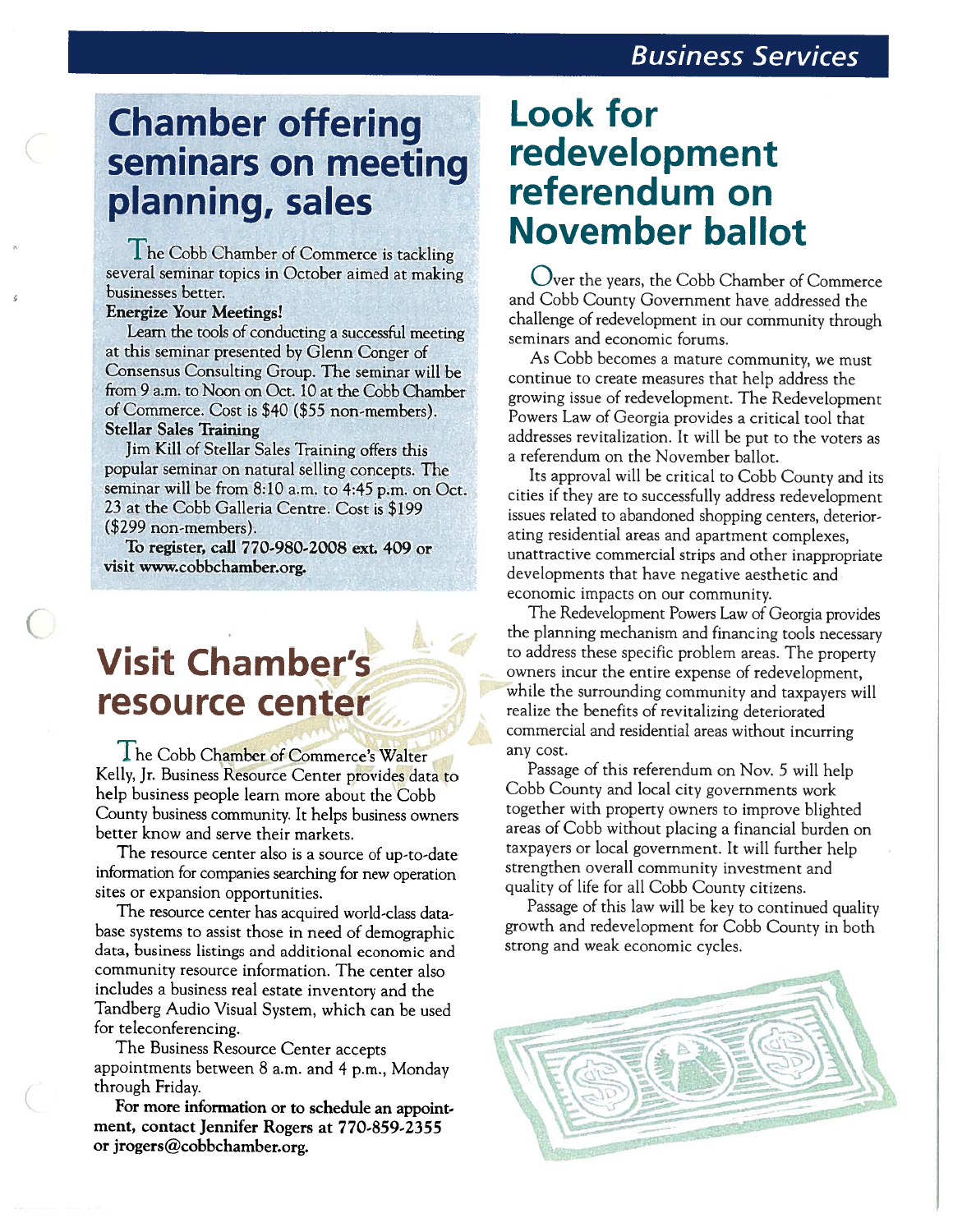state's important issues. Locally, an important redevelopment referstate's important issues. Locally, an important redevelopment refer endum known as the "Redevelopment Powers Law" will be on the endum known as the "Redevelopment Powers Law" will be on the Georgia's Nuvember 5 General Election will decide many of the Georgia's Nuvember 5 General Election will decide many of the ballot.

This referendum will give our local officials the power to redevelop This referendum will give our local officials the power to redevelop those areas of our community that have declined. Our abandoned those areas of our community that have declined. Our abandoned apartment complexes can be brought back to life as we move apartment complexes can be brought back to life as we move shopping centers, deteriorating residential areas and aging shopping centers, deteriorating residential areas and aging forward and build toward the future. forward and build toward the future.

redevelopment referendum. The independent of one another. For independent of one another. For redevelopment referendum. The pass the referendum, the other pass the referendum, the other areas can pass it and reap the example, if one area does not areas can pass it and reap the Voters in Acworth, Kennesaw, County can each approve the example, if one area does not Voters in Acworth, Kennesaw, County can each approve the Marietta, Smyrna and Cobb Marietta, Smyrna and Cobb vote in each jurisdiction is vote in each jurisdiction is benefits.



without placing a financial burden on taxpayers or local government. without placing a financial burden on taxpayers or local government. together with property owners to improve blighted areas of Cobb Passage will help Cobb County and local city governments work together with property owners to improve blighted areas of Cobb Passage will help Cobb County and local city governments work It will further help strengthen overall community investment and It will further help strengthen overall community investment and quality of life for all Cobb County citizens. quality of life for all Cobb County citizens.

Many states and cities utilize this tool in their redevelopment efforts, Many states and cities utilize this tool in their redevelopment efforts, The approval of the referendum will be critical to Cobb County and The approval of the referendum will be critical to Cobb County and its cities if they are to successfully address redevelopment issues. its cities if they are to successfully address redevelopment issues. and it is imperative that we also take advantage of this resource. But in order to take advantage of this great opportunity, we must and it is imperative that we also take advantage of this resource. But in order to take advantage of this great opportunity, we must vote YES on the Redevelopment Referendum on November 5. vote YES on the Redevelopment Referendum on November 5.

Let's all work together and vote yes for redevelopment. Let's all work together and vote yes for redevelopment.

Paid for by RePAC,<br>Paul Chastain, Chairman<br>P.O. Box 671868 I Paid Postage I Paid I Paid I Paid I Paid I Paid I Paid I Paid I Paul Chastain, Chairman Paid for by RePAC, Marietta, GA 30006 Marietta, GA 30006 P.O. Box 671868

**Permit #5511** Prsrt Std<br>US Postage Permit #5511 Atlanta, GA Paid

12 19 1-9 flie Weoss Farn4y

30062-3253 Marietta, GA 30p62-3253 The Welgoss Family<br>750 Soaring Drive<br>Marietta, GA 3006 750 soaring Drive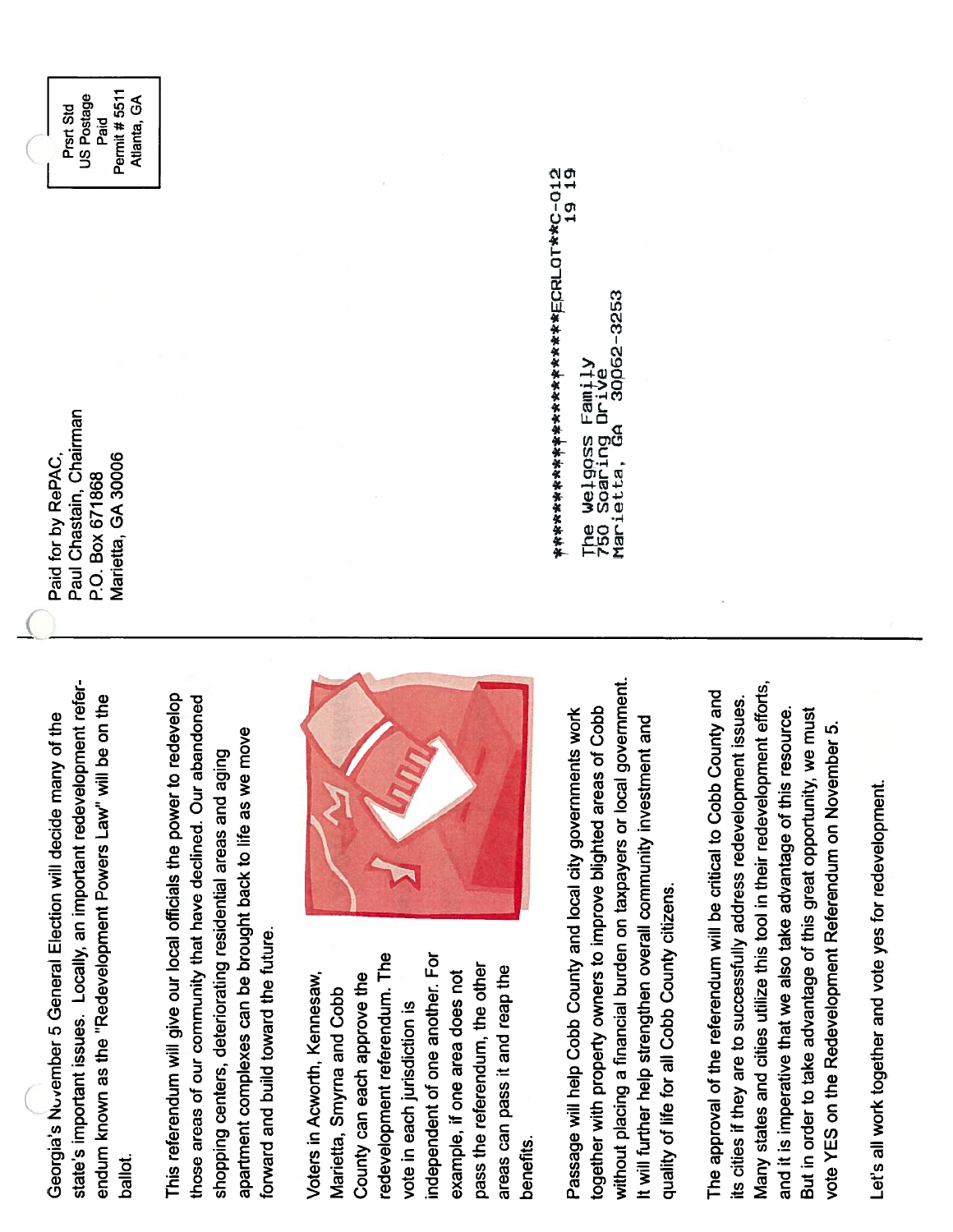



 $\bigcirc$ 

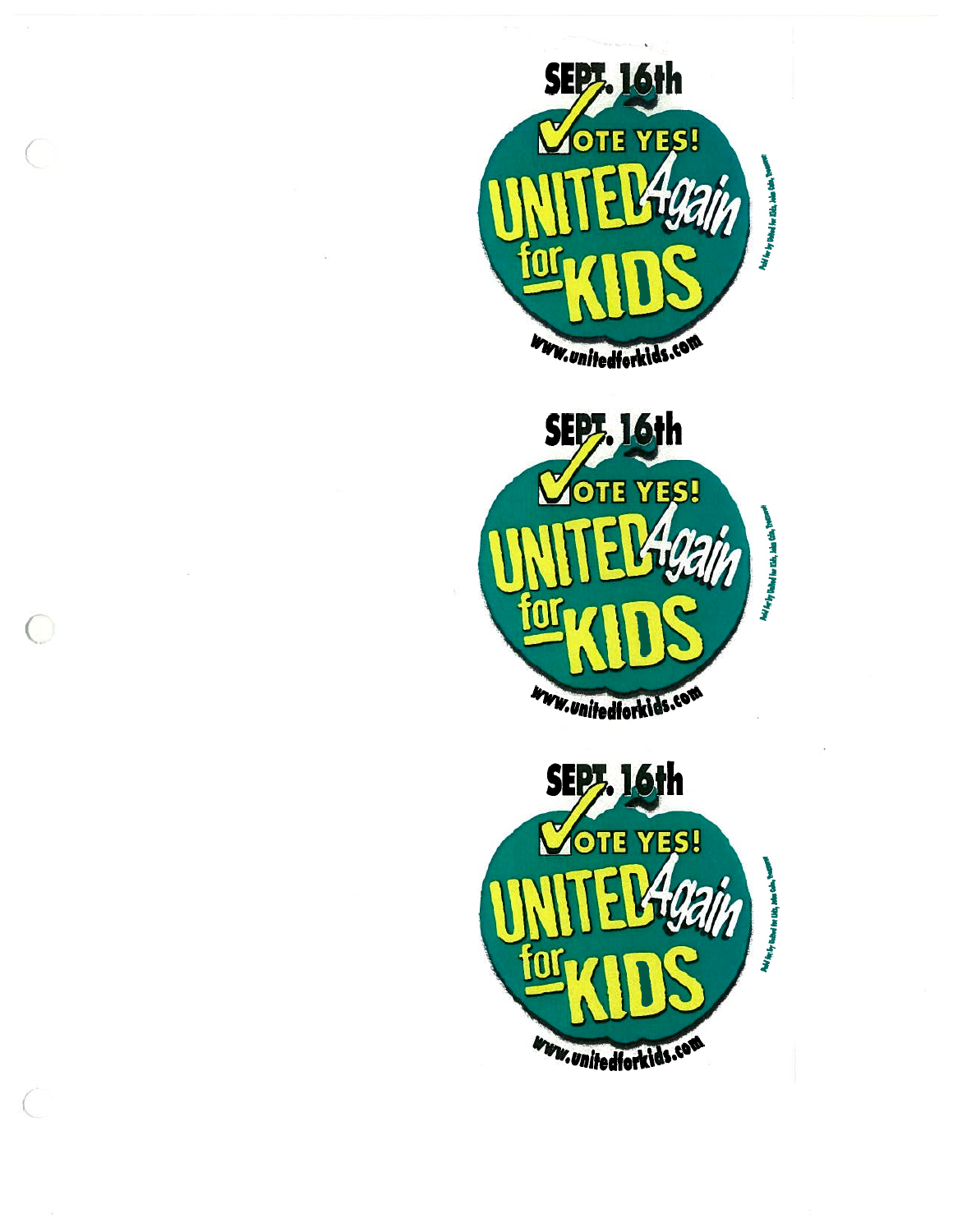# WES AUGALIN because Cobb County Schools and Marietta City Schools need United for Kids.,, UNITED 23



I will enlist the support of five voters who will<br>vote YES on Sept. 16th for United for Kids.<br>I give you my permission to publish the fact that





I am a strong supporter of United for Kids and that I will vote YES on Sept. 16th.

Name (Please Print):

Address:

#### Phone Number:

#### E-Mail Address:

United for Kids • P.O.Box <sup>671868</sup> • Marietta, GA 30006-0032 • 770-859-2338 • www.unitedforlcids.com Paid for by United for Kids, John Cain, Treasurer



"GIVE ME FIVE"